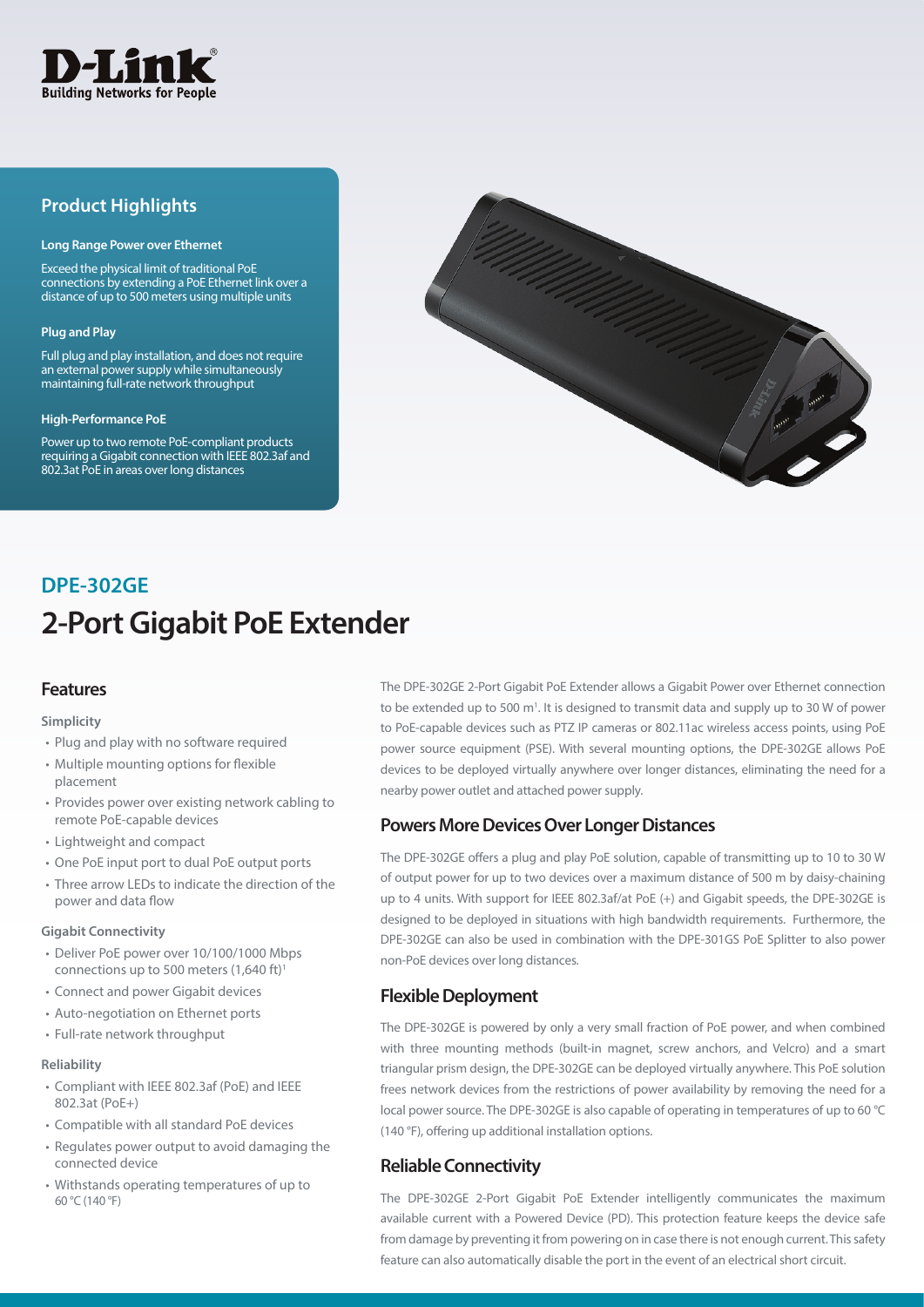



## **DPE-302GE LED Indicators**



Data activity LED indicators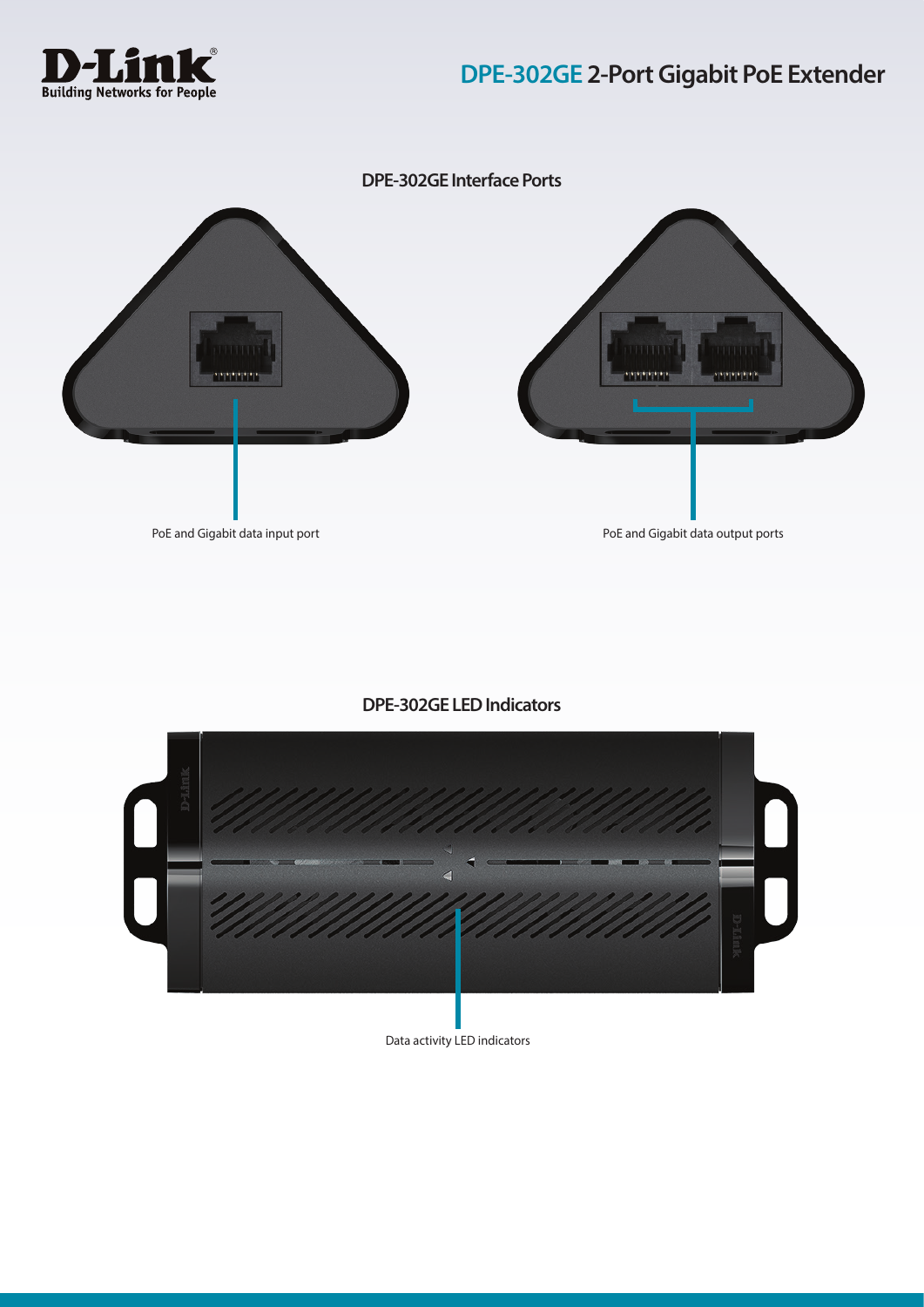

# **DPE-302GE 2-Port Gigabit PoE Extender**

## **Setup Example 12**



**Power Line (DC) DC**

**1000BASE-TX UTP** 

| Range            | <b>PSE Source</b>                       | <b>PD</b> Available<br>Power |
|------------------|-----------------------------------------|------------------------------|
| 100 <sub>m</sub> | IEEE 802.3at PSE (30 W per port output) | 28.1 W                       |
| $200 \text{ m}$  | IEEE 802.3at PSE (30 W per port output) | 22.8 W                       |
| 300 m            | IEEE 802.3at PSE (30 W per port output) | 18.3W                        |
| 400 m            | IEEE 802.3at PSE (30 W per port output) | 14.4W                        |
| 500 m            | IEEE 802.3at PSE (30 W per port output) | 11.4W                        |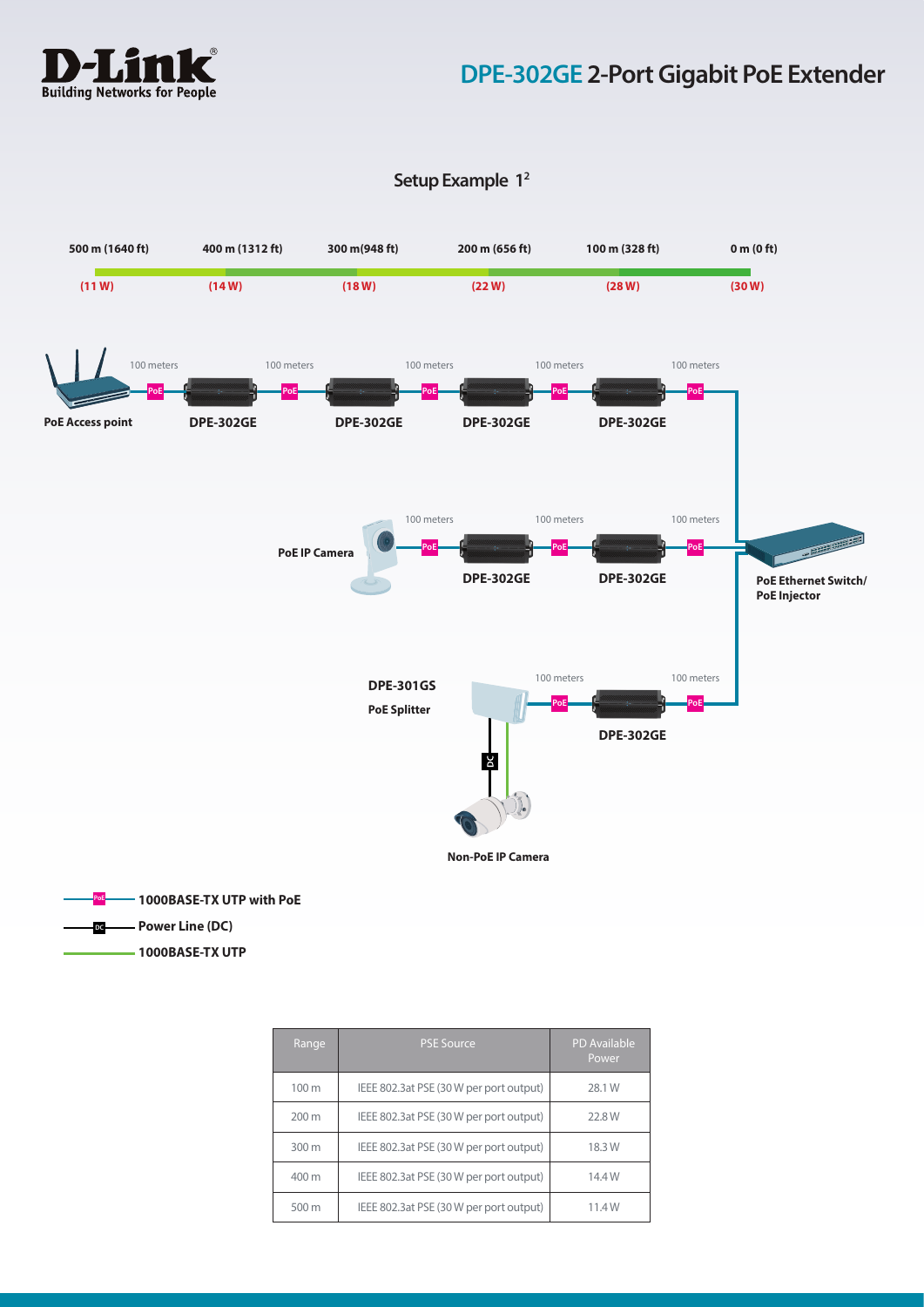

# **DPE-302GE 2-Port Gigabit PoE Extender**



## **Setup Example 22**

**Note**: When using both output ports, power loss will vary based on the usage and installation scenario.

**DC Power Line (DC)**